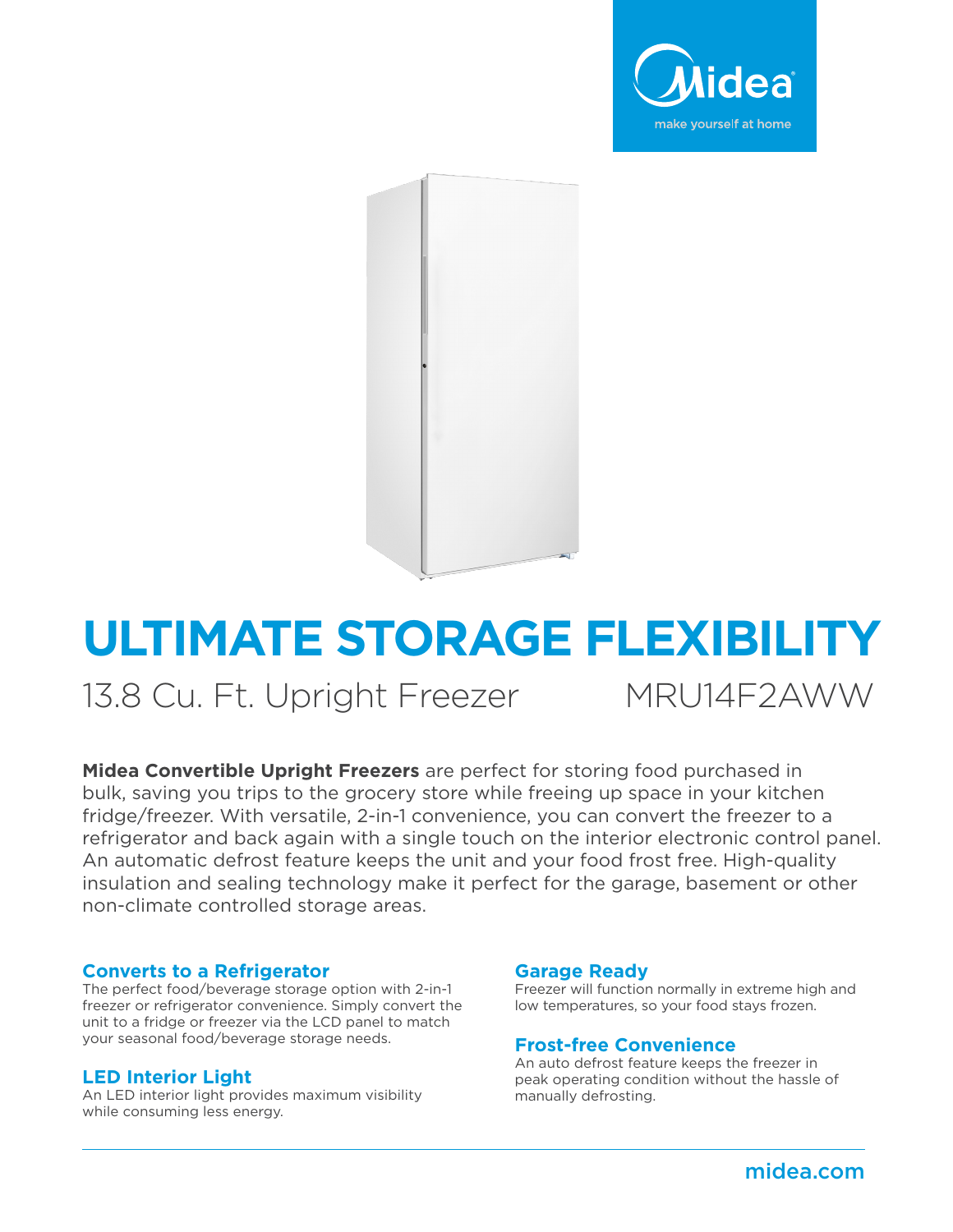

## 13.8 Cu. Ft. Upright Freezer Model MRU14F2AWW

## **SPECIFICATIONS**

| <b>Models</b>                                          |     | MRU14F2AWW                                  |
|--------------------------------------------------------|-----|---------------------------------------------|
| Colour                                                 |     | White                                       |
| <b>PERFORMANCE</b>                                     |     |                                             |
| <b>ENERGY STAR®</b>                                    |     | $\overline{\phantom{a}}$                    |
| Certification                                          |     | <b>CSA</b>                                  |
| <b>FEATURES</b>                                        |     |                                             |
| Capacity (cu. ft.)                                     |     | 13.8                                        |
| Freezer and Refrigerator Convertible                   |     | Yes                                         |
| Cooling Type<br>(Direct-cooling/Air-cooled Frost-free) |     | Frost-free                                  |
| Defrost Type                                           |     | E-control                                   |
| Power On Indicator Light                               |     | $\overline{a}$                              |
| Interior Lighting                                      |     | LED                                         |
| Drain Included                                         |     | Yes                                         |
| Electronic Temperature Control                         |     | Yes                                         |
| Ice Maker                                              |     | $\overline{\phantom{a}}$                    |
| Temperature Alarm                                      |     | $\overline{\phantom{a}}$                    |
| Security Lock                                          |     | Yes                                         |
| Child Safety Locks                                     |     | $\overline{\phantom{a}}$                    |
| <b>ELECTRICAL</b>                                      |     |                                             |
| Voltage (V)                                            |     | 115                                         |
| Amperage (A)                                           |     | 1.8                                         |
| PHYSICAL ATTRIBUTES                                    |     |                                             |
| Appliance Cabinet Colour                               |     | White                                       |
| Door Handles Colour                                    |     | White                                       |
| Door Style                                             |     | Flat                                        |
| Door Shelves                                           |     | 4, Plastic (Bottom Shelf is Shallower)      |
| <b>Freezer Shelves</b>                                 |     | 4, Wire                                     |
| Removable Bin/Basket(s)                                |     | 1, Wire                                     |
| Handle Type                                            |     | Pocket                                      |
| Reversible Door                                        |     | $\overline{\phantom{a}}$                    |
| Dimensions (W*D*H)                                     | in  | 28 x 29.5 x 61.8                            |
|                                                        | cm  | 71.1 x 74.9 x 157                           |
| Net Weight                                             | Ibs | 144                                         |
|                                                        | kg  | 65.3                                        |
| Warranty                                               |     | 1 Year Parts and Labor, 10 Years Compressor |